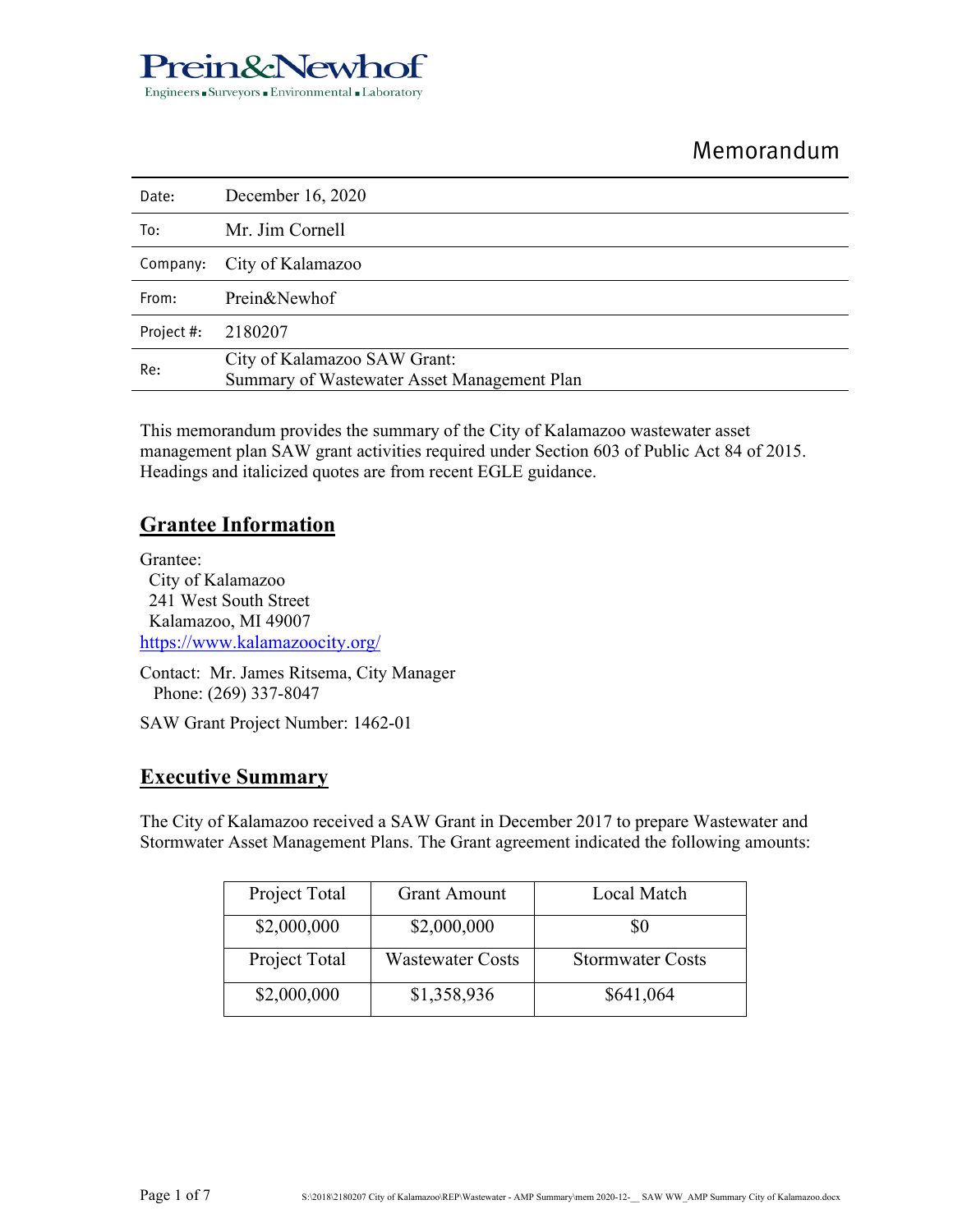The Key components in the Asset Management Plan include:

- 1. Asset Inventory and Condition Assessment
- 2. Criticality of Assets
- 3. Level of Service
- 4. Operation and Maintenance Strategies/Revenue Structure
- 5. Long-term Funding/Capital Improvement Plan

### **Asset Inventory**

*"Describe the system components included in the AMP. Discuss how they were located and identified, if applicable. Describe the platform used to develop and maintain the inventory of assets."* 

The City of Kalamazoo's wastewater assets are located both within and outside of the city corporate limits. Sewer lines outside of the corporate limits are referred to as multi-jurisdictional sewers, or interceptors, which transport sewer from the surrounding communities to the City of Kalamazoo for treatment. The City of Kalamazoo is responsible to maintain both sewers within the City's corporate limit, and the multi-jurisdictional sewers within the other municipalities.

All assets that are functionally or financially significant to the wastewater system have been inventoried. Manhole, gravity sewer main, force main, and lift station locations were plotted in a Geographic Information System (GIS) using record drawings. Manhole and lift station locations were field verified and adjusted with survey grade Global Positioning System (GPS) coordinates.

Asset inventory data including years of installation, materials, sizes, pipe inverts, and manhole rim elevations were cataloged from record drawing and visually verified where needed. Asset inventory data is managed using GIS databases.

Locations of non-pipe assets, such as, lift station components, building components, and other equipment are compiled in a package of inventory spreadsheets. These assets are not mapped in GIS.

### **Condition Assessment**

*Discuss the condition assessment process, including what methods were used. Summarize the results of the assessment for each asset category.* 

**Gravity Sewer Mains:** Inspections were made using either a pole mounted zoom camera (looking up or down each pipe from the manholes) or with in-line closed circuit television (CCTV) cameras. Pipes inspected with zoom camera methods were rated considering any observable roots, deposits, joint conditions, pipe wall conditions, infiltration, or other defect observations. Pipes inspected with CCTV were rated using the Pipeline Assessment Certification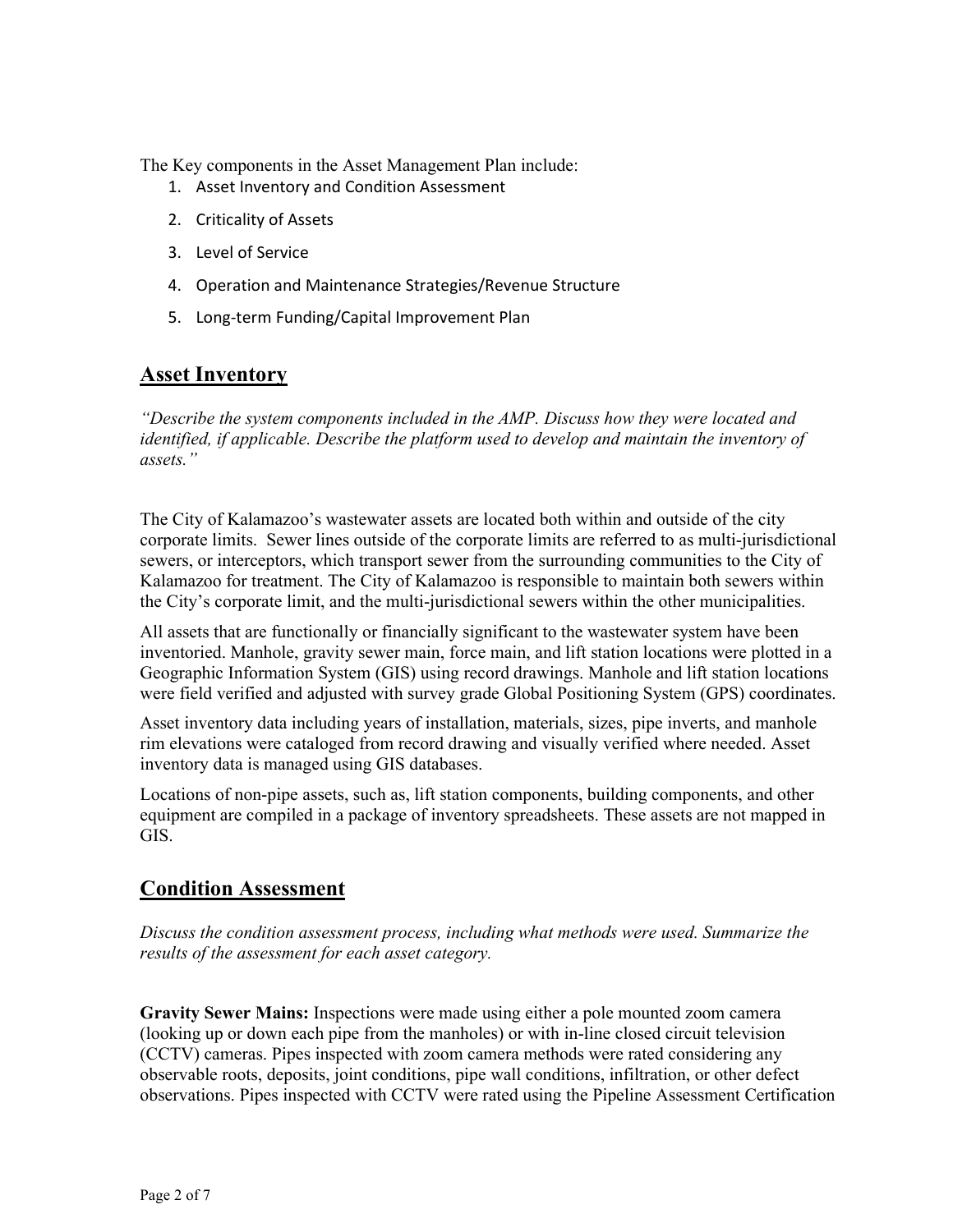Program (PACP) system condition grading system. Composite Risk of Failure ratings of 1-5 were derived for each pipe.

#### Percentage of gravity sewer pipes in each rating category

| $\mathrm{City}$ |     |     |    |      |  |  |
|-----------------|-----|-----|----|------|--|--|
|                 |     |     |    |      |  |  |
| 27%             | 49% | 18% | 4% | 20/2 |  |  |

| Multi-Jurisdictional |       |     |      |                 |  |  |
|----------------------|-------|-----|------|-----------------|--|--|
|                      |       |     |      |                 |  |  |
| 37%                  | 440/. | 16% | 10/2 | 10 <sub>0</sub> |  |  |

**Force Mains:** Force main conditions were estimated using pipe age, material, and break history records. The City of Kalamazoo's force main data was compared with that of several other municipalities to establish a comparative reference. Ratings of 1-5 were developed for each force main.

Percentage of force main pipes in each rating category

| City |     |       |     |     |  |  |
|------|-----|-------|-----|-----|--|--|
|      |     |       |     |     |  |  |
| 3%   | 12% | $0\%$ | 14% | 71% |  |  |

| Multi-Jurisdictional |                |    |       |     |  |  |
|----------------------|----------------|----|-------|-----|--|--|
|                      |                |    |       |     |  |  |
| ና%                   | $\frac{10}{6}$ | በ% | $0\%$ | 94% |  |  |

**Manholes:** Manholes were visually inspected and rated on a scale of 1-5 based on factors related to the condition of castings, steps, structures, and infiltration.

Percentage of manholes in each rating category

|     |     | City |    |    |
|-----|-----|------|----|----|
|     |     |      |    |    |
| 22% | 48% | 14%  | 9% | 8% |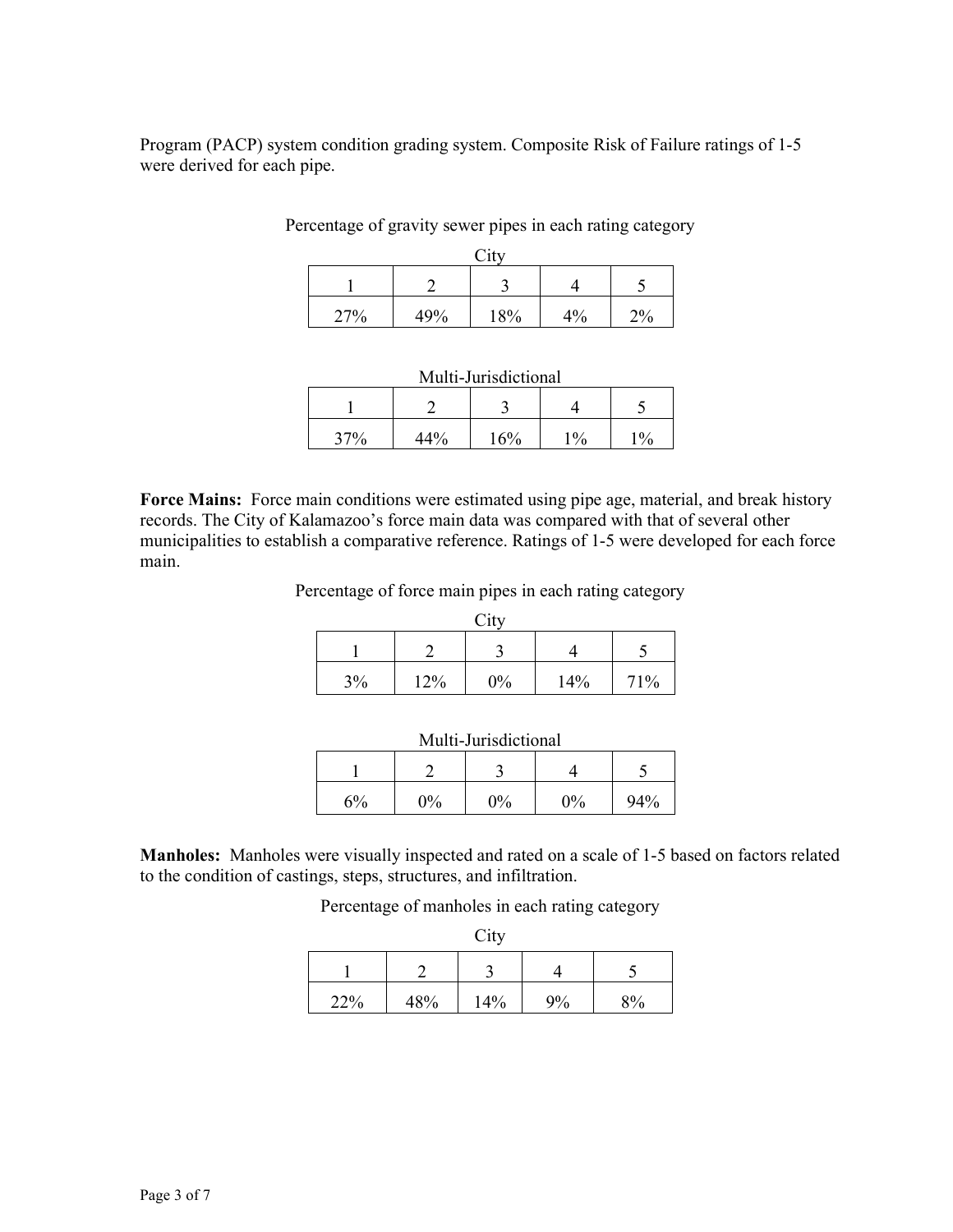| www.communication |     |     |     |     |  |  |
|-------------------|-----|-----|-----|-----|--|--|
|                   |     |     |     |     |  |  |
| 20/               | 39% | 20% | 19% | 10% |  |  |

Multi-Jurisdictional

**Lift Stations:** Visual inspection and performance testing were completed to evaluate asset condition. Lift station assets, including pumps, valves, piping, structures, electrical, controls, and other assets, were rated on a scale of 1-5. Composite ratings for the station as a whole were developed.

Number of lift stations in each rating category

|    |    | City |     |    |
|----|----|------|-----|----|
|    |    |      |     |    |
| 0% | 0% | 29%  | 71% | 0% |

## **Criticality of Assets**

*"A summary of the method used to assess the criticality of assets considering the likelihood and consequence of failure. Discussion may include the method used to assess the criticality of assets considering the likelihood and consequence of failure and based on the condition of the assets and the determined risk tolerance, how were the assets ranked."* 

Assets were given a Risk of Failure (RoF) rating of 1-5 (5 being the worst) based on factors related to both physical and functional conditions as determined through condition assessments. Assets were given a Consequence of Failure (CoF) rating of 1-5 (5 being the worst) based on potential damage to adjacent utilities, transportation networks, and the surrounding property/environment. The magnitude of the potential service disruption was also a factor.

Assets with the higher rankings for Consequence of Failure were those that:

- Provide service to a significant portion of the system
- Serve schools / hospitals / major industry
- Are under major roads or are adjacent to other major utilities
- Are adjacent to waterways or significant wetlands

Criticality ratings were calculated as the product of an asset's RoF and CoF, producing criticality ratings ranging from 1-25 (25 being the most critical). The most critical assets were found to be gravity sewers primarily along Burdick Street, East Michigan Avenue, and Lake Street.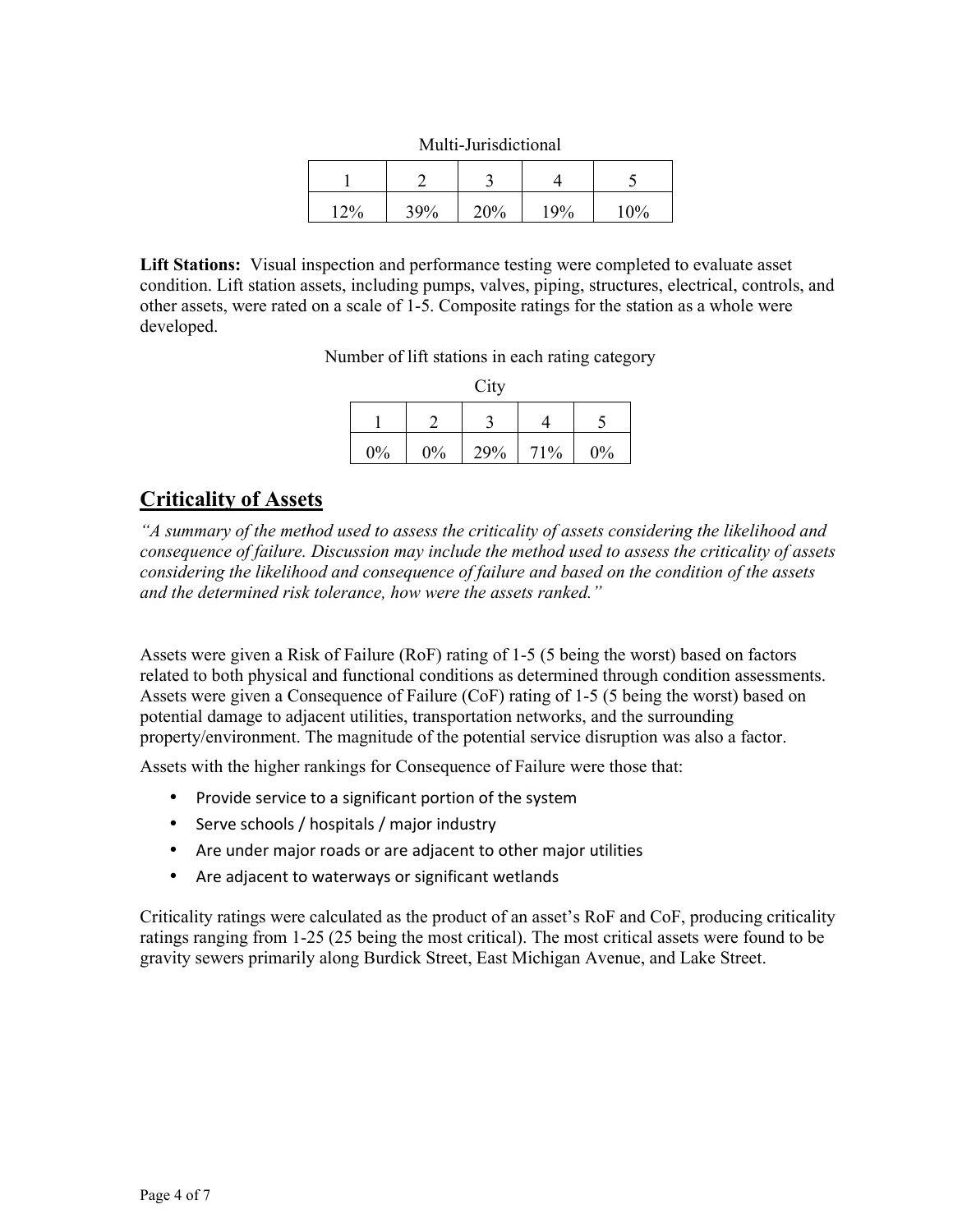# **Level of Service Determination**

*"A summary of the level of service goals the municipality has determined that it wants to provide its customers based on the municipality's ability to provide the service and customer expectations. Discussion may include the procedures used to involve stakeholders in the level of service discussion. The trade-offs for the service to be provided. This could include any technical, managerial, health standard, safety, or financial restraints, as long as all regulatory requirements are met. How the level of service goals were determined"* 

The City recognizes that the people served by the system are more than customers, they are the system owners. City staff act as stewards of the system. The City has held numerous workshops with the City Staff. Discussions at these meetings included the results of the condition assessments, the costs for various operations, maintenance and replacement strategies affecting the levels of service, and potential rate impacts. Based on the input received during these meetings, the following Level of Service Goals have been established:

- 1. Meet Regulatory Requirements
- 2. Minimize Service Interruptions
- 3. Minimize Public Hazards
- 4. Manage Storm Water Inflow and Ground Water Infiltration
- 5. Provide Capacity for Community Growth
- 6. Minimize Life Cycle Costs

## **Revenue Structure**

*"A summary of the funding structure and rate methodology that provides sufficient resources to implement the asset management program. Discussion may include the rates, charges, or other means of revenue were reviewed to determine if there will be sufficient funds to cover system operation, maintenance, replacement, capital improvement projects, and debt costs, identified in the AMP. If the current rate structure was not sufficient, discuss what increases were needed to ensure the desired level of service is sustainable and if any changes were made."* 

The City maintains a highly developed rate methodology which includes City of Kalamazoo system assets and system assets shared with adjacent partner communities. This methodology incorporates all planned Capital Improvement Projects.

The annual investment cost was evaluated and scenarios developed for cash funding and debt financing. Based on this analysis, it is expected that a combination of future rate increases and debt financing will be needed to fund capital projects.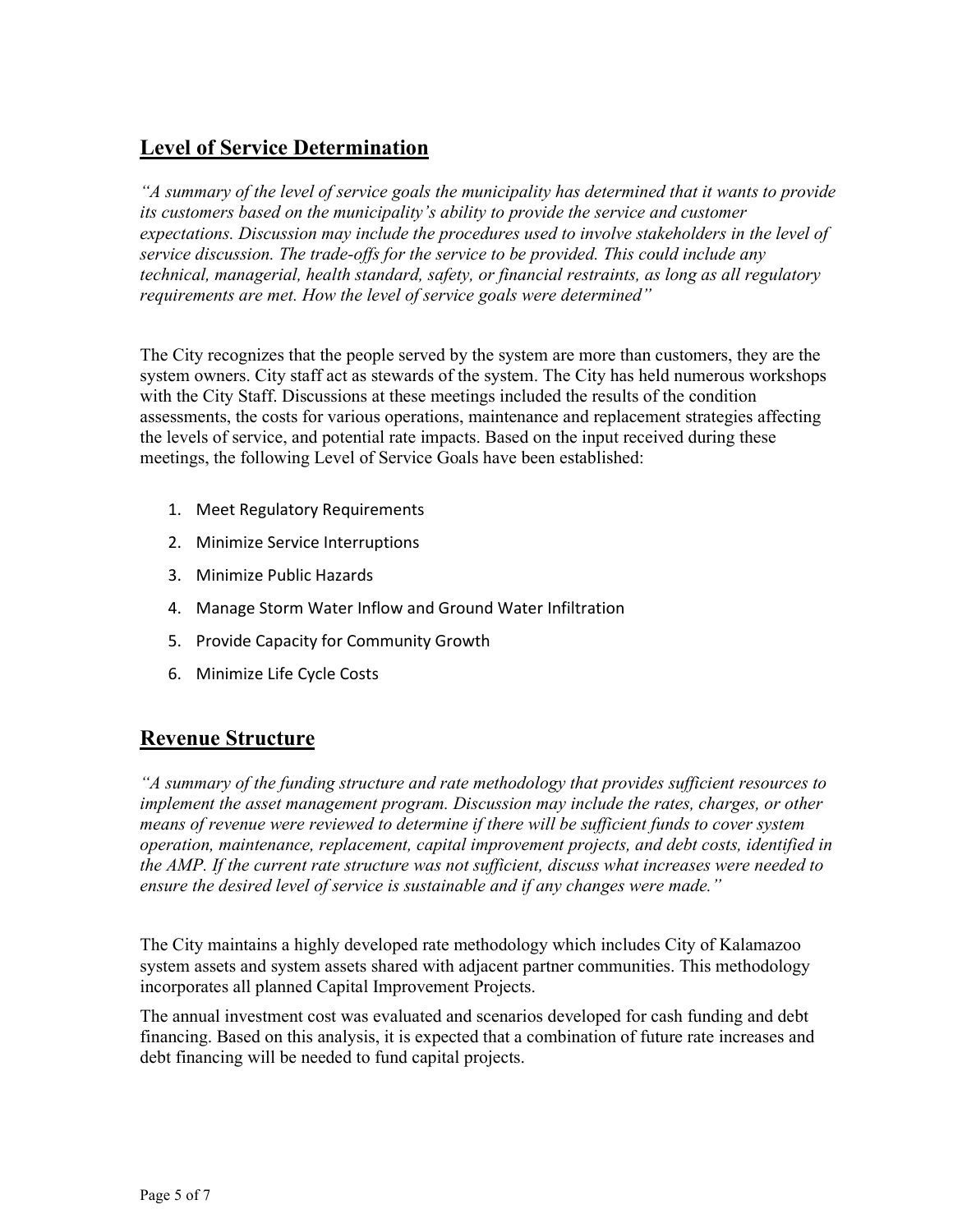# **Capital Improvement Plan**

*"A summary or the long-term Capital Improvement Plan that was developed to address system needs identified in the AMP."* 

A Capital Improvement Plan, CIP, showing project descriptions, cost estimates, and project timelines was developed for the capital improvements needed within a ten-year planning period. The major wastewater system projects identified in the CIP are:

City-Owned Pipe

- Twenty-two (22) point repairs at various locations across the system
- CIPP Lining of 70,000 feet of gravity pipe
- Gravity Sewer replacement on John St., South Park St., Acker Ln., Ingleside Terr., and Egleston Ave.
- Gravity Sewer replacement of 6" diameter mainline pipes with 8" diameter pipe
- Force main replacement for Burke Ct., Woods Lake, Whites Lake and Virginia Lift **Stations**
- Rehab 4 lift stations and reconstruct 1 lift station
- Develop the O&M for future CCTV and cleaning needs

Multi-Jurisdictional Owned Pipe

- 3,900 CIPP Lining of feet of gravity pipe and 8 lining spot repairs
- Replace Sanitary Siphon at Kalamazoo River

### **List of Major Assets**

*"Provide a general list of the major assets identified in the AMP."* 

The City of Kalamazoo's major assets include:

Assets within the City

- 1,350,067 feet of 6" to 54" diameter gravity sewer
- 5,908 manholes
- 7 lift stations
- 4,424 feet of 4" to 12" diameter force main